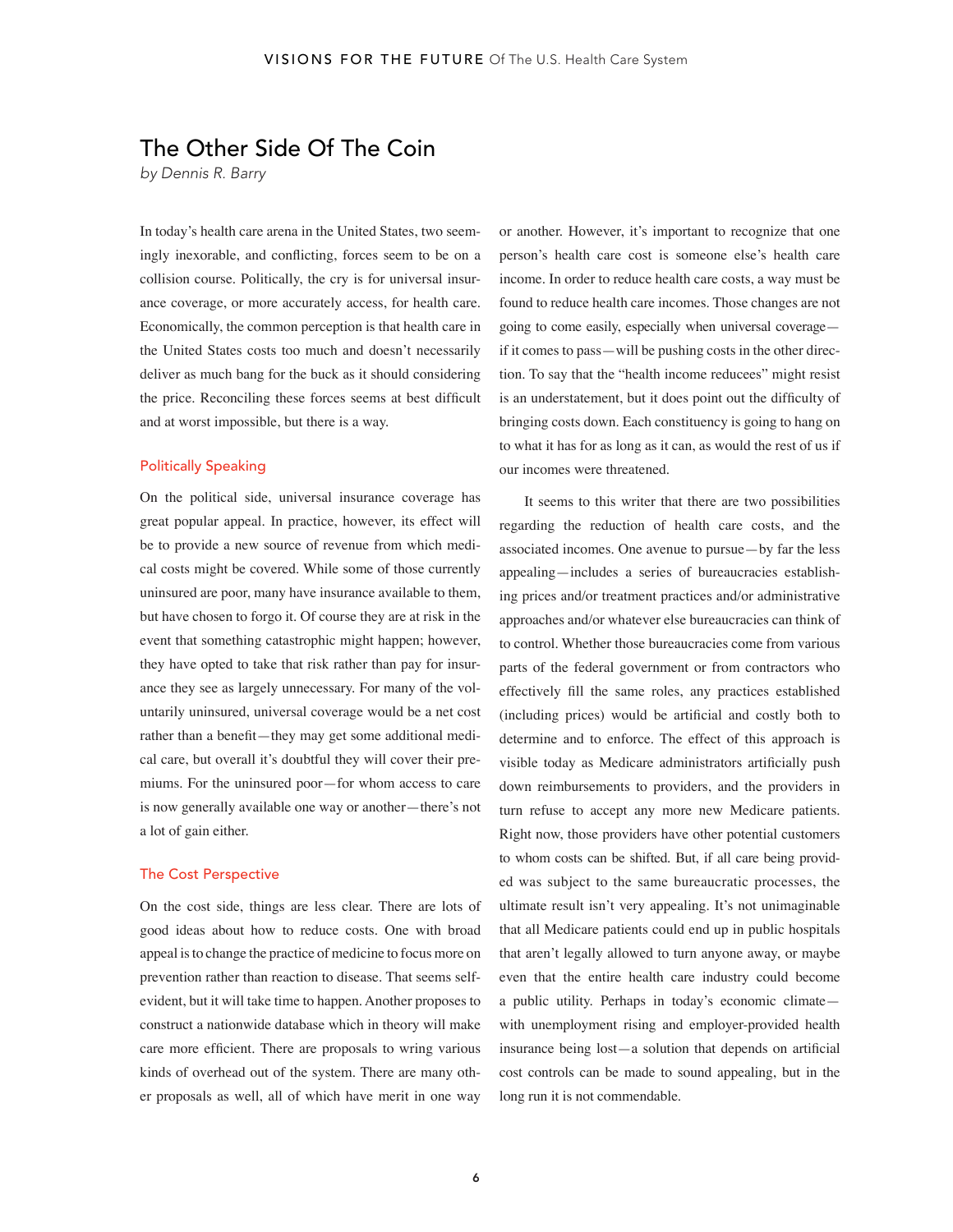The Other Side Of The Coin *by Dennis R. Barry*

The other possible route to reduce health care costs is through the actual health care services market, but it would require political action opposite to what would be popular. Suppose that there was no first-dollar health insurance for anyone but the very poor. If everybody had to pay for their health care—to the extent they can afford it—the market would very quickly shake out whose health care income should be reduced and whose shouldn't. This approach would require universal insurance, but only stop-loss insurance at different deductible levels depending on income. The two best points of this approach would be: 1) no one would be subject to economic catastrophe because of a medical problem; and 2) the market, rather than an appointed bureaucracy subject to political pressures, would decide which health care providers would thrive.

In my opinion, insurance, true insurance, has three defining characteristics:

- It applies to events that are random, and non-trivial.
- It applies to events that the insured prefer not happen (childbirth being perhaps the lone exception).
- It reimburses for an otherwise unaffordable economic loss.

Modern health insurance commonly violates all three of these characteristics in one way or another, but especially violates the last one noted above. There is no reason why someone making \$50,000 per year needs health insurance to pay for a \$100 doctor office visit or a \$4 prescription. There is no reason why someone making \$100,000 needs health insurance to pay for a \$1,200 diagnostic test. There's no reason why Bill Gates needs health insurance at all! The need for insurance depends on the resources of the person being insured. One size does not fit all.

## Successful Health Care Financing

As I wrote in an article recently published in *Contingencies,* any successful health care financing system should have at least the following characteristics:

- Universal access for everyone to *necessary* health care.
- Out-of-pocket limitations on *necessary* expenditures at the individual and/or family level. People shouldn't have to go broke acquiring needed health care. Nor should they get that care for free unless they cannot pay.
- A connection between the total amount an individual or family pays for its necessary health care and its ability to pay.
- Financial involvement of the patient/family in all treatment. There should always be some out-of-pocket cost—not reimbursable from any source—for every encounter with a health care provider.

Only the second and third bullet points above have anything to do with insurance. They deal with things insurance should always deal with—cushioning of individuals against losses they otherwise cannot afford. Modern medical insurance sometimes accomplishes this goal, but often does not. If small items are covered, that's not insurance. It is non-productive dollar swapping, an inefficient use of resources. If the medical insurance policy is limited at a relatively low maximum amount, the risk of catastrophe still exists.

A stop-loss program as described could readily provide the features people like in a health insurance program—freedom to choose a doctor or hospital, freedom to go to a specialist, freedom to insist on a CT scan, freedom to use a designer drug rather than a generic, etc. The only catch is that the patient would have to pay, except in catastrophic circumstances. That seems a perfectly natural approach to purchasing anything, including medical care. It would certainly winnow out the parts of the current treatment process that we could live without or with less of—and it would still protect us against the catastrophic medical events that threaten us all.